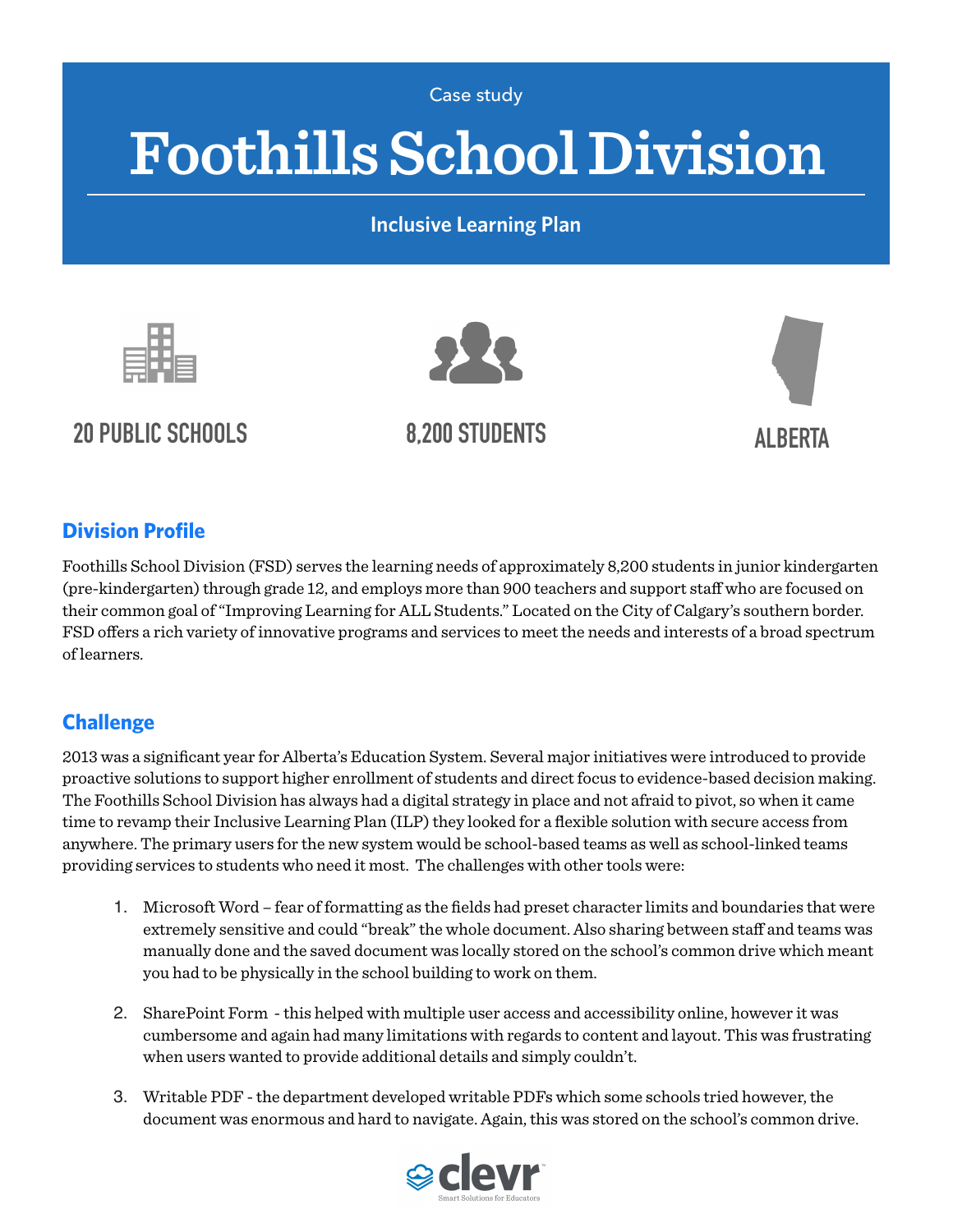#### **Solution**

Searching for solutions, Foothills discovered *clevr*, leader in cloud-based data collection for K12. Many Divisions within Alberta had already adopted the system and the integration with Maplewood SIS was well established. From a set-up perspective, Foothills identified 11 differentiated roles that would require unique permissions that would control read/write access for every user. Delegating user roles and permissions was incredibly easy since *clevr* could handle unlimited roles and aligned with existing division roles being managed within Maplewood. This significantly reduced the IT user account workload.

The Inclusive Learning Plan (ILP) initiative was launched in September 2014. Immediately, frontline staff such as Teachers, School Administrators, Learning Coaches, Educational Assistants, School Counsellors and other support staff started using the system and really appreciated how intuitive and tailored the system was based on their role. Learning Coaches who meet with parents to review goals and strategies could quickly pull up the ILP on any device, capture data in real-time and the system would auto-save as the user tabbed over to different sections. All changes within clevr are automatically recorded "who, what, when" to support full audit functionality.

## **"This system is so easy, and it kind of grows on it's own, once people discover how easy it is"**

- Technology Systems Analyst

The consistency across all schools and centralizing the data into one system has allowed Foothills School Division to build a comprehensive student profile that has replaced an entire file cabinet of paper documents. At any moment, anyone with appropriate access can view a snapshot of everything that has been done with a particular student, whether it's past assessments, strategies, goals, medical needs or strengths which can be passed on to the next teacher so they can be better prepared and not reinvent the wheel.

The work is not over yet - student services continues to evolve as new requirements and standards are introduced. Editor training has allowed key staff like Amber Kreis, Systems Analyst at central office to implement changes as required. In fact, she even started building Division forms from scratch including the new Behaviour Support Plan, Medical Plan and Counselling Tracking.

Looking forward to the future, Foothills has planned to add a "Parent" role within the system that would enable parents to login and provide their perspective and comments directly within the Inclusive Learning Plan itself. Foothills School Division continues to innovate and iterate, improving on their process, and finding more ways to be efficient and delivering a responsive, meaningful, high-quality learning environment.